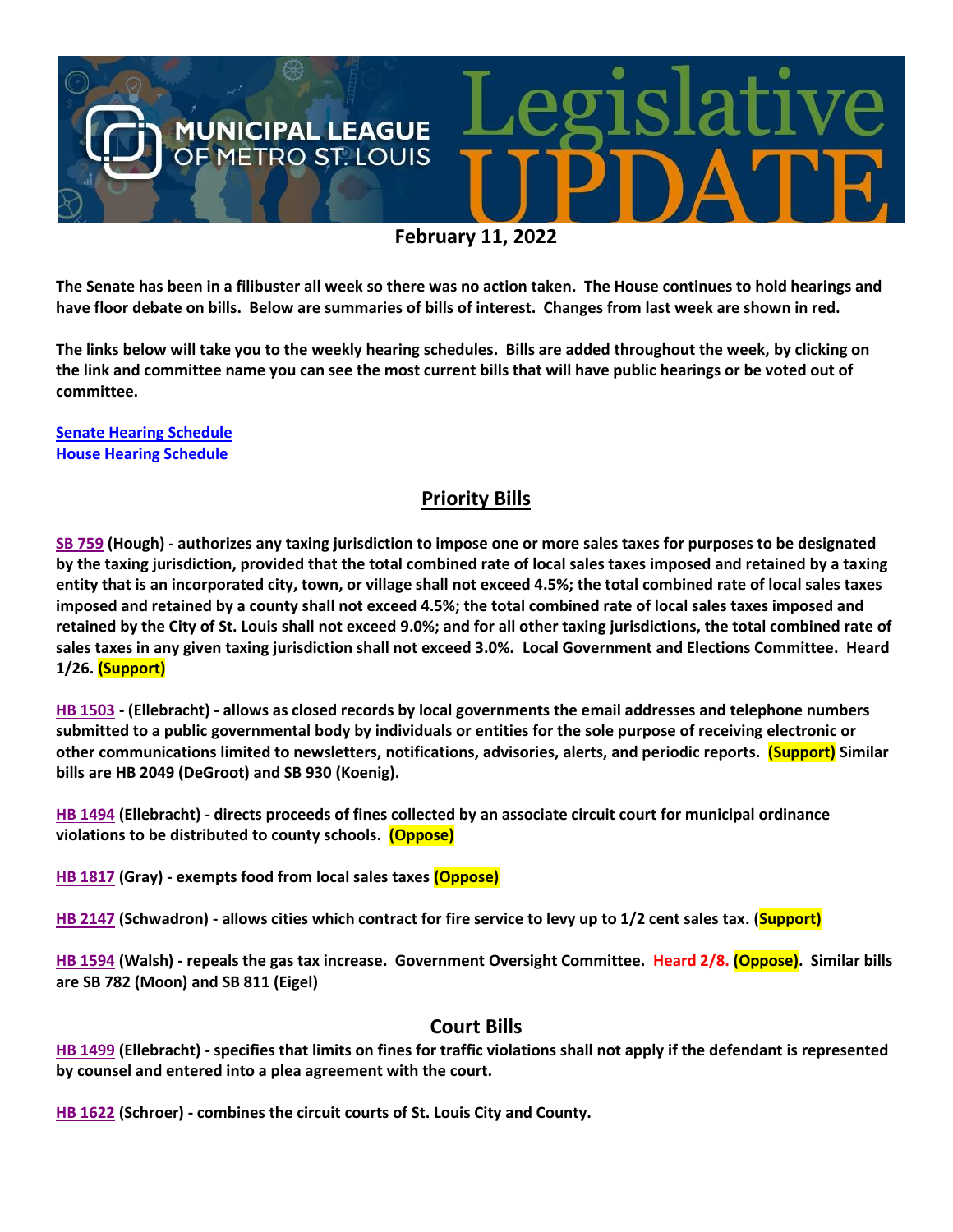**[HB 1702](https://house.mo.gov/Bill.aspx?bill=HB1702&year=2022&code=R) (Roberts) - no court shall issue a warrant of arrest for a person's failure to respond, pay the fine assessed, or appear in court with respect to a person's first traffic citation issued for an infraction. In lieu of such warrant of arrest, the court shall issue a notice of failure to respond, pay the fine assessed, or appear. Upon application by the driver for a driver's license or driver's license renewal, the department shall deny the application until all delinquent fines and fees in connection with the traffic offense have been satisfied. Upon satisfaction of the delinquent fines and fees, the department shall issue a driver's license to the driver provided such person is otherwise eligible for such license or renewal. For a person's second or subsequent traffic citation issued for an infraction under the provisions of this chapter, the person's license shall be suspended until such person pays any fine assessed or appears in court with respect to such traffic citation. Crime Prevention Committee. Hearing 2/14. (Support)** 

**[HB 2007](https://house.mo.gov/Bill.aspx?bill=HB2007&year=2022&code=R) (Haffner) - allows municipal judges to suspend the driver's license for failure to appear in court for violations of municipal ordinances. Local Government Committee. Hearing 2/17. (Support)**

#### **Economic Development Bills**

**[HB 1598](https://house.mo.gov/Bill.aspx?bill=HB1598&year=2022&code=R) (Falkner) - prohibits a redevelopment project from collecting economic activity taxes or payments in lieu of taxes from any tax whose revenues are dedicated to public safety unless the governing body of the municipality or the commission established under current law has voted to allow the redevelopment project to collect the economic activity taxes or payments in lieu of taxes of that tax. Local Government Committee. Heard 1/13.**

**[SB 735](https://www.senate.mo.gov/22info/BTS_Web/Bill.aspx?SessionType=R&BillID=71259902%20%20) (Koenig) - requires NIDs, CIDs and TDDs to be terminated upon completion of improvements and satisfaction of debt. Also limits total combined sales taxes of CIDs and TDDs to 3.25% and exempts food. Ways & Means Committee. Heard 1/20. Passed Committee 1/27.**

**[SB 874](https://www.senate.mo.gov/22info/BTS_Web/Bill.aspx?SessionType=R&BillID=71259609) (Arthur) - allows a school district to exclude real property from a proposed tax increment financing redevelopment area if the school district determines that such redevelopment area will have an adverse effect on such school district. Ways & Means Committee.**

**[SB 908](https://www.senate.mo.gov/22info/BTS_Web/Bill.aspx?SessionType=R&BillID=71259913) (Koenig) - requires the governing body of a city or county establishing a NID, CID, TDD or TIF to submit to the State Auditor and the Department of Revenue a description of the boundaries of the district, as well as information on assessments made in the district, as described in the act.**

## **Election Bills**

**[HB 1601](https://house.mo.gov/Bill.aspx?bill=HB1601&year=2022&code=R) (Chipman) - requires a person appointed to elective public office not be delinquent in the payment of state income tax, personal property tax, municipal tax, or real property tax. Elections Committee.**

**HB [1611](https://house.mo.gov/Bill.aspx?bill=HB1611&year=2022&code=R) (Sassmann) - requires candidates for political subdivision or special district offices that are currently designated as nonpartisan to file an indication of their political party membership, if any, when running for office. Independents may continue to run for such local offices in the same manner. General Laws Committee. Heard 1/24. (Oppose)**

**[HB 1859](https://house.mo.gov/Bill.aspx?bill=HB1859&year=2022&code=R) (Eggleston) - political subdivisions or special districts shall label ballot measures of any type that are submitted to a vote of the people alphabetically in the order in which they are submitted. Elections Committee. Heard 2/9.**

**HB [1911](https://house.mo.gov/Bill.aspx?bill=HB1911&year=2022&code=R) (Shaul) - political subdivisions or special districts shall label ballot measures of any type that are submitted to a vote of the people alphabetically in the order in which they are submitted.**

**[HB 2678](https://www.house.mo.gov/Bill.aspx?bill=HB2678&year=2022&code=R) (McCreery) - allows elected officials to use campaign funds for legal fees incurred as result of official duties.**

**[HJR 91](https://www.house.mo.gov/Bill.aspx?bill=HJR91&year=2022&code=R) [\(Eggleston\)](https://www.house.mo.gov/MemberDetails.aspx?year=2022&district=2) – upon voter approval the Constitutional amendment would change the process and requirements for initiative petitions seeking a Constitutional amendment. Heard 2/1. Passed Committee 2/9. Similar t[o HJR 102](https://www.house.mo.gov/Bill.aspx?bill=HJR102&year=2022&code=R) (Evans) Elections Committee. Heard 1/26.**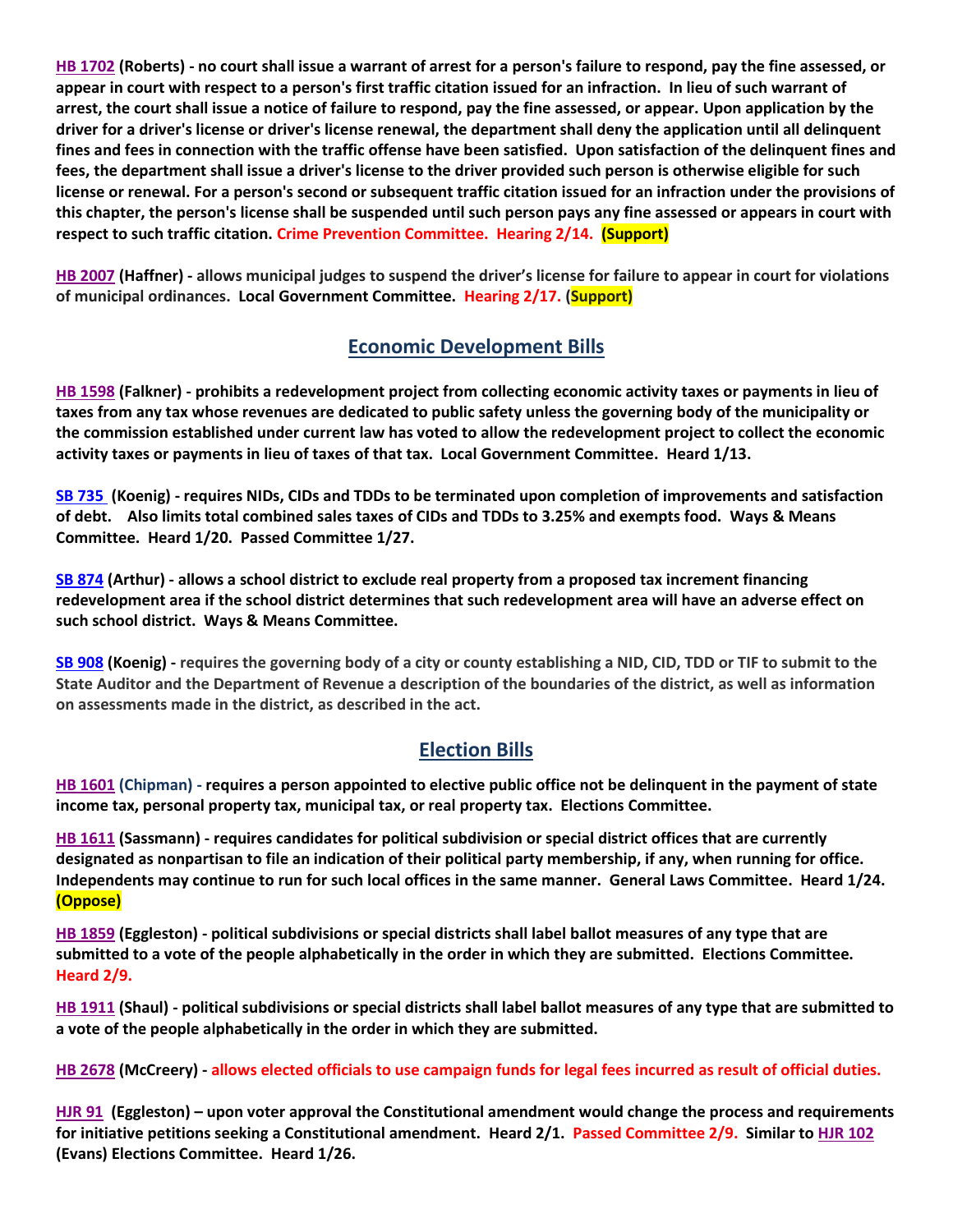**[SB 1049](https://www.senate.mo.gov/22info/BTS_Web/Bill.aspx?SessionType=R&BillID=73129349) (Brattin) - requires all candidates for offices in cities, towns, villages, and townships to declare a political party affiliation when filing for office. (Oppose)**

#### **Miscellaneous Bills**

**[HB 1500](https://house.mo.gov/Bill.aspx?bill=HB1500&year=2022&code=R) (Ellebracht) - amends the definition of "public record" to include the social media pages of a public governmental body, including the personal social media pages of members of the governmental body in specified circumstances. The bill expands the requirements for preservation of communications through electronic means, including social media accounts, and requires the public entity to produce such records in usable electronic format.**

**[HB 1581](https://house.mo.gov/Bill.aspx?bill=HB1581&year=2022&code=R) (Mayhew) - provides that, for a city of the fourth classification with no more than 2,000 inhabitants, if a statute or ordinance authorizes the mayor to appoint a member of a local board or commission, any requirement that the appointed person be a resident of the city will be deemed satisfied if the person owns real property or a business in the city.**

**[HB 1584](https://house.mo.gov/Bill.aspx?bill=HB1584&year=2022&code=R) (Murphy) - requires political subdivisions that require the installation of electric vehicle charging stations at certain businesses to pay the costs associated with the installation, maintenance, and operation of such station. Transportation Committee. Heard 1/12. Passed Committee 1/26. Referred Rules Committee. Passed Rules Committee 2/10.**

**[HB 1588](https://house.mo.gov/Bill.aspx?bill=HB1588&year=2022&code=R) (Haden) - specifies that the General Assembly occupies and preempts the entire field of legislation touching in any way the control or regulation of specific breeds of dogs. However, a village, town, city, or county can still prohibit dogs from running at large or to further control or regulate dogs within its boundaries so long as the ordinance, order, policy, or regulation is not breed specific. Local Government Committee. Heard 1/27.**

**[HB 1614](https://house.mo.gov/Bill.aspx?bill=HB1614&year=2022&code=R) (Lovasco) - prohibits the state and any political subdivision of the state from making or enforcing any statute, ordinance, or rule regarding the parking of an unlicensed motor vehicle on private property if the vehicle is wholly within the property boundaries, is parked on a surface suitable for a driveway or parking area, and is not supported by any device other than its own tires unless it is being repaired for a period not to exceed 72 hours. The bill also prohibits the state and any political subdivision from making or enforcing any statute, ordinance, or rule, except for a statute, ordinance, or rule restricting air pollution or noise pollution, that would prohibit or penalize a noncorporate owner or renter of a private, single family residence from using the residence in a way that does not pose a clear and present danger to the health or safety of the neighbors, or would require a noncorporate owner or renter of a private residence to use the property in a way contrary to the wishes of the owner or renter.**

**[HB 1615](https://house.mo.gov/Bill.aspx?bill=HB1615&year=2022&code=R) (Lovasco) - authorizes a member of the General Assembly to serve as an ex officio member of a board, commission, committee, council, or other legislative or regulatory body for any type of political subdivision that overlaps his or her district. Members shall not have voting powers and shall not receive compensation for any service as an ex officio member of such entities. (Oppose)**

**[HB 1633](https://house.mo.gov/Bill.aspx?bill=HB1633&year=2022&code=R) (Morse) - currently, political subdivisions that fail to submit the required annual financial statement to the State Auditor are fined \$500 a day. This bill reduces the fine to an amount of not more than 10% of the total sales and use tax revenue of the fiscal year for which the annual financial statement was not filed for municipalities with fewer than 3,500 inhabitants.**

**[HB 1657](https://house.mo.gov/Bill.aspx?bill=HB1657&year=2022&code=R) (Hicks) - specifies that the General Assembly occupies and preempts the entire field of legislation touching in any way the control or regulation of specific breeds of dogs. However, a village, town, city, or county can still prohibit dogs from running at large or to further control or regulate dogs within its boundaries so long as the ordinance, order, policy, or regulation is not breed specific. Local Government Committee. Heard 1/27.**

**[HB 1661](https://house.mo.gov/Bill.aspx?bill=HB1661&year=2022&code=R) (Hicks) - adopts the "International Swimming Pool and Spa Code" as it existed on May 1, 2021 and promulgated by the International Code Council, as the county and municipal swimming pool and spa code for the**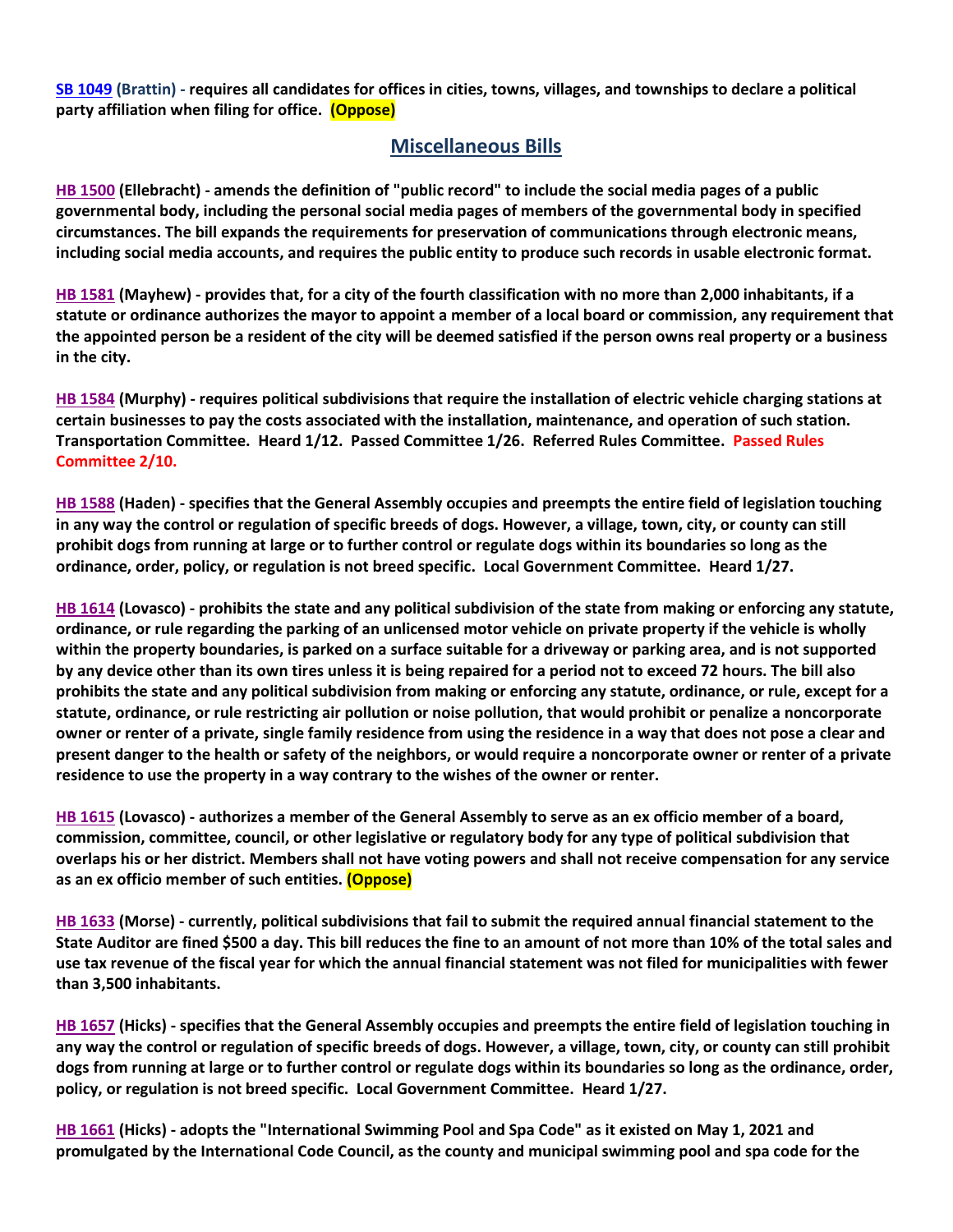**state. The Code applies to all construction, alteration, remodeling, enlargement, and repair of swimming pools and spas in any county or municipality that elects to regulate pools and spas. Counties and municipalities are authorized to establish procedures for the administration and enforcement of the International Swimming Pool and Spa Code, and are authorized to adopt local amendments to the Code or amendments made by the International Code Council. Economic Development Committee.**

**[HB 1764](https://house.mo.gov/Bill.aspx?bill=HB1764&year=2022&code=R) (Sander) - any city or county shall have the authority to adopt regulations with respect to outdoor advertising that are more restrictive than the height, size, lighting and spacing provisions of sections 226.500 to 226.600; except that, such regulations shall not have the effect of prohibiting outdoor advertising in its entirety, unless the location proposed is adjacent to a highway designated as a scenic byway under federal law. In locations where outdoor advertising is prohibited under federal or state law due to proximity to a scenic byway, all utilities shall be buried underground.**

**[HB 1837](https://house.mo.gov/Bill.aspx?bill=HB1837&year=2022&code=R) (Gray) - prohibits 3rd & 4th cities in St. Louis County from imposing a fee for a false alarm to which the police department responds if it is the alarm user's first false alarm in a twelve-month period.**

**[HB 2014](https://house.mo.gov/Bill.aspx?bill=HB2014&year=2022&code=R) (Kelly) - public governmental bodies may close meetings, records, and votes to the extent they relate to recordings of communications of a public employee.**

**[HB 2049](https://house.mo.gov/Bill.aspx?bill=HB2049&year=2022&code=R) (DeGroot) - clarifies definitions of public meetings and public records and closes email addresses and telephone numbers submitted to a public governmental body by individuals or entities for the sole purpose of receiving electronic or other communications limited to newsletter. (Support)**

**[HB 2078](https://www.house.mo.gov/Bill.aspx?bill=HB2078&year=2022&code=R) (Schroer) - prohibits political subdivisions from enacting ordinances more restrictive than the Federal Clean Air Act for refrigerants.**

**[HB 2183](https://house.mo.gov/Bill.aspx?bill=HB2183&year=2022&code=R) (Proudie) - specifies that limited liability companies that own real property in St. Louis County must designate a contact person with the county clerk.**

**[HB 2209](https://house.mo.gov/Bill.aspx?bill=HB2209&year=2022&code=R) (Hurlbert) - the state, any political subdivision thereof, and any other entity that receives public funds shall not establish, levy, maintain, or collect any fee for parking on any public street or road and shall not use any mechanical or electronic device to receive funds for such a fee including, but not limited to, on-street parking meters.**

**[HB 2288](https://www.house.mo.gov/Bill.aspx?bill=HB2288&year=2022&code=R) (Terry) - enacts terms limits of 8 years for mayors in 4th class cities. Changes aldermen to alders.**

**[HB 2437](https://house.mo.gov/Bill.aspx?bill=HB2437&year=2022&code=R) (Smith) - limits claims brought by political subdivisions against certain entities who are parties to a statewide opioid settlement agreement.**

**[HB 2454](https://house.mo.gov/Bill.aspx?bill=HB2454&year=2022&code=R) (Murphy) - provides that political subdivisions shall not enforce any ordinances struck down by a court and that the chief executive of the political subdivision may be fined for any such enforcement.**

**[HB 2457](https://house.mo.gov/Bill.aspx?bill=HB2457&year=2022&code=R) (Burnett) - repeals the state prohibition of local governments regulating paper and plastic bags.**

**[HB 2481](https://house.mo.gov/Bill.aspx?bill=HB2481&year=2022&code=R) (Mackey) - in a civil action brought by the attorney general against a political subdivision including, but not limited to, school districts, the court shall award attorney's fees, court costs, and all other expenses incurred by the political subdivision or school district in defense of any such action brought if the action is terminated in favor of the political subdivision or school district.**

**[HB 2569](https://www.house.mo.gov/Bill.aspx?bill=HB2569&year=2022&code=R) (Quade) - in a civil action brought by the attorney general against a political subdivision, including school districts, the court shall award attorney's fees, court costs, and all other expenses incurred by the political subdivision or school district in defense of any such action brought if the action is terminated in favor of the political subdivision or school district.**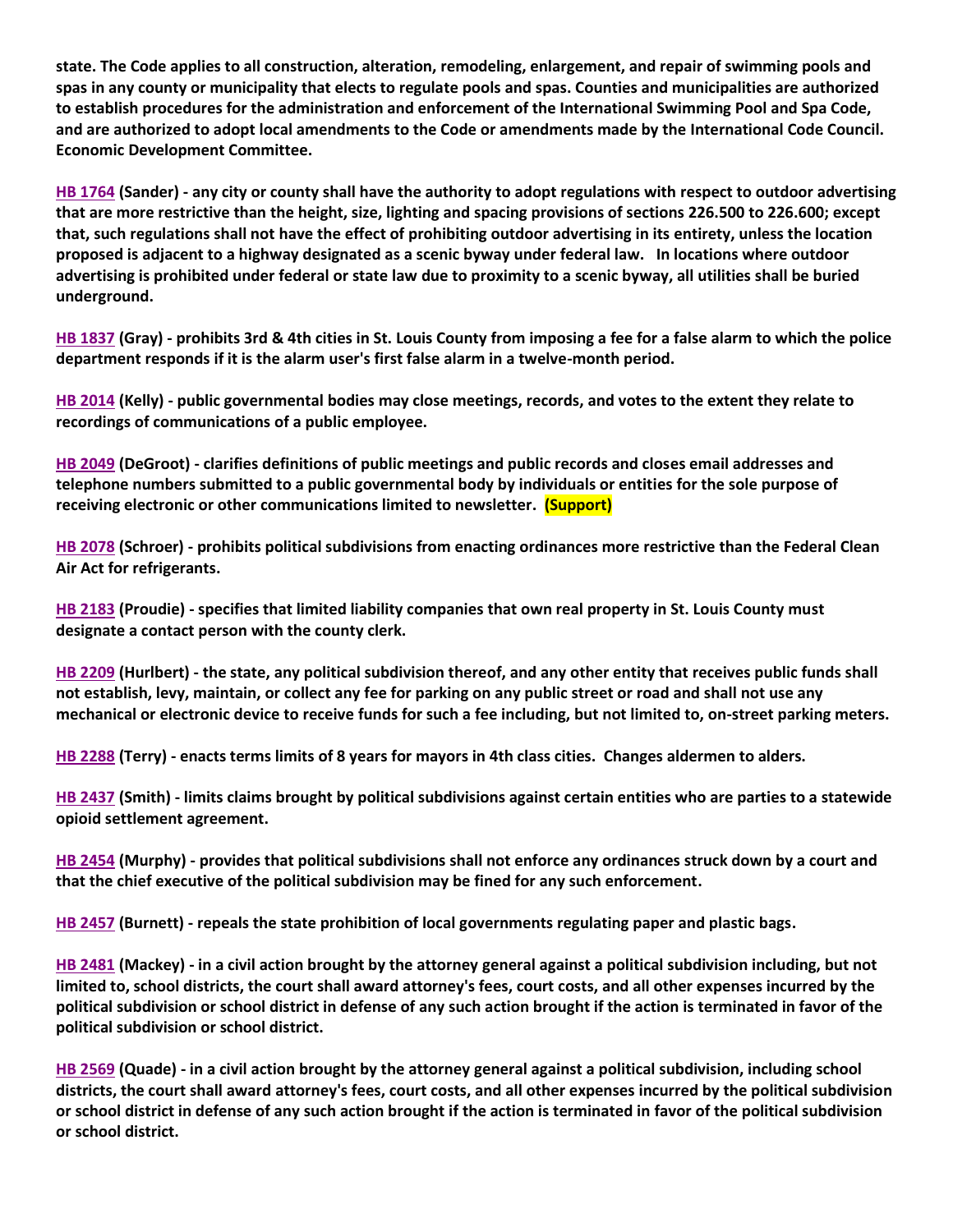**[HB 2593](https://www.house.mo.gov/Bill.aspx?bill=HB2593&year=2022&code=R) (Lovasco) - limits political subdivisions regulations on home based businesses. Downsizing Government Committee. (Oppose)**

**[SB 697](https://www.senate.mo.gov/22info/BTS_Web/Bill.aspx?SessionType=R&BillID=71259741) (Gannon) - a village, town, city, or county may prohibit dogs from running at large or further control or regulate dogs within its boundaries so long as the ordinance, order, policy, or regulation is not breed specific. Local Government Committee.**

**[SB 724](https://www.senate.mo.gov/22info/BTS_Web/Bill.aspx?SessionType=R&BillID=71259818) (Hegeman) - if a political subdivision's failure to timely submit annual financial statement is the result of fraud or other illegal conduct by an employee or officer of the political subdivision, the political subdivision shall not be subject to a fine if the statement is filed within 30 days of discovery of the fraud or illegal conduct. If the political subdivision has an outstanding balance for fines at the time it files its first annual financial statement after August 28, 2022, the Director of Revenue shall make a one-time downward adjustment to such outstanding balance in an amount that reduces the outstanding balance by 90%. If the Director of Revenue determines a fine is uncollectable, the Director shall have the authority to make a one-time downward adjustment to any outstanding penalty. This act provides that if a political subdivision with outstanding fines or penalties fails to file a financial statement after August 28, 2022 and before January 31, 2023 or fails to file any financial statement after January 31, 2023, the Director of Revenue shall notify the Attorney General who shall initiate the process to disincorporate the political subdivision. Local Government Committee. Heard 1/26.**

**[SB 842](https://www.senate.mo.gov/22info/BTS_Web/Bill.aspx?SessionType=R&BillID=71259877) (Moon) - repeals the prescription drug monitoring program. Public Safety Committee. (Oppose)**

**[SB 867](https://www.senate.mo.gov/22info/BTS_Web/Bill.aspx?SessionType=R&BillID=71259909) (Koenig) - establishes the statewide mechanical contractor license for mechanical contractors which shall be regulated by the Division of Professional Registration, within the Department of Commerce and Insurance. This act creates the Office of Mechanical Contractors within the Division to carry out the provisions of this act. Political subdivisions may establish their own local mechanical contractor's license but shall recognize a statewide mechanical contractor license in lieu of a local license for the purposes of performing contracting work or obtaining permits to perform work within such political subdivision. No political subdivision may require the employees of a statewide licensed mechanical contractor or its subcontractors or manufacturers' representatives to obtain journeymen licenses, apprenticeship licenses, or occupational licenses that require passing any examination or any special requirements to assess proficiency. General Laws Committee.**

**[SB 891](https://www.senate.mo.gov/22info/BTS_Web/Bill.aspx?SessionType=R&BillID=71259885) (Moon) - creates recall provisions for elected municipal officials. Local Government Committee.**

**[SB 930](https://www.senate.mo.gov/22info/BTS_Web/Bill.aspx?SessionType=R&BillID=71259916) (Koenig) - a public governmental body is authorized to close records that are related to email addresses and telephone numbers submitted to a public governmental body by individuals or entities for the sole purpose of receiving electronic or other communications. (Support)**

**[SB 1028](https://www.senate.mo.gov/22info/BTS_Web/Bill.aspx?SessionType=R&BillID=72748795) (Moon) - provides a cause of action against a public body that causes economic detriment to a person for misapplication or unequal enforcement of the law.** 

**[SB 1135](https://www.senate.mo.gov/22info/BTS_Web/Bill.aspx?SessionType=R&BillID=75554857) (Hegeman) - bases for closing records and meetings are modified to include certain records relating to records relating to operational guidelines, policies, and plans regarding responses to critical incidents. Existing or proposed security protocols of property owned by a public body may be closed under the act. Records containing any residential address, personal phone number, or personal email address of any employee, customer, or constituent of a public body or applicant for employment or appointment to the public body may be closed. Public bodies may close records containing business or personal addresses, telephone numbers, or email addresses of elected or appointed officials, or other individuals if the public body determines that disclosure would impair the body's ability to protect the security or safety of persons or property. The act authorizes the closure of inter-agency or intra-agency memoranda or letters that would not be available by state or federal law to a party other than an agency in litigation with the agency, provided that this exception shall not apply to records created twenty-five years or more before the date the records were requested. Also, a public governmental body is authorized to close records that are related to email addresses and telephone numbers submitted to a public governmental body by individuals or entities for the**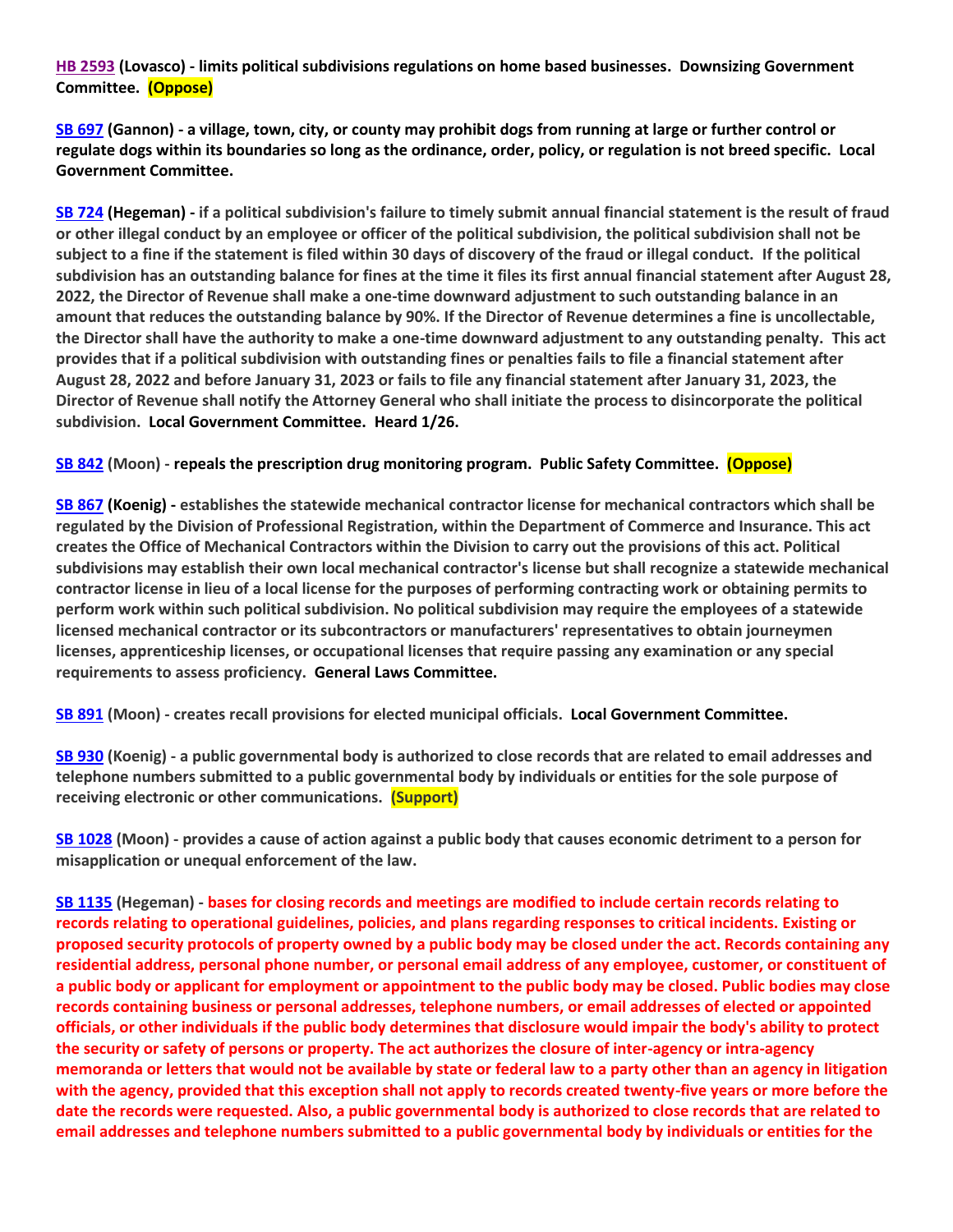**sole purpose of receiving electronic or other communications. The public body may also close records of utility usage and bill records for customers of public utilities unless the customer requests them or authorizes their release.**

**Currently, requests for records must be acted upon with three business days. This act changes this requirement to five business days and conditions the earliest possible date that the records will be available upon receipt of payment. If the custodian of records requests payment of a fee prior to providing the earliest date the records will be available, the public body shall consider the request fulfilled if payment is not received on or before the date requested by the public body or if the requester fails to respond within thirty days to the body's request for payment. (Support)**

## **Personnel & Employment Bills**

**[HB 1640](https://house.mo.gov/Bill.aspx?bill=HB1640&year=2022&code=R) - (Seitz) - recognizes posttraumatic stress disorder (PTSD) as an occupational disease, under Chapter 287, RSMo dealing with Workers Compensation, when diagnosed in specified first responders.**

**[HB 1651](https://house.mo.gov/Bill.aspx?bill=HB1651&year=2022&code=R) (Nurrenbern) - subjects public employers to the state minimum wage law.**

**[HB 1656](https://house.mo.gov/Bill.aspx?bill=HB1656&year=2022&code=R) (Hicks) - specifies that no political subdivision can require its employees to reside within a jurisdiction. Public Safety Committee. Heard1/25. Passed Committee 2/1. Referred Rules Committee.**

**[HB 1794](https://house.mo.gov/Bill.aspx?bill=HB1794&year=2022&code=R) (Windham) - requires all police officers in St. Louis County to be paid a minimum of \$20 per hour.**

**[HB 1819](https://house.mo.gov/Bill.aspx?bill=HB1819&year=2022&code=R) (Gray) - during the application or interview process for employment as a peace officer, an applicant shall disclose whether he or she has had any complaints, disciplinary actions, or internal investigations as a peace officer while employed with any other law enforcement agency. If so, he or she shall undergo a psychological evaluation prior to being hired as a peace officer to determine whether he or she can effectively work in the field of law enforcement. If, after the psychological evaluation, the applicant is found qualified, he or she shall receive additional training addressing the issue that resulted in any such complaint, disciplinary action, or internal investigation.**

**[HB 1825](https://house.mo.gov/Bill.aspx?bill=HB1825&year=2022&code=R) (Gray) - all peace officer recruits shall, upon hire and every three years thereafter, attend a training program that provides community relations, diversity, sensitivity, and cultural competency training. All existing peace officers in this state shall attend a community relations, diversity, sensitivity, and cultural competency training program every three years. Such instruction shall include training through discipline, public information activity, and efficient frontline police work.**

**[HB 2063](https://house.mo.gov/Bill.aspx?bill=HB2063&year=2022&code=R) (Sauls) - establishes disciplinary procedures for firefighters.**

**[HB 2064](https://house.mo.gov/Bill.aspx?bill=HB2064&year=2022&code=R) (Sauls) - adds additional conditions for worker compensation claims for firefighters.** 

**[HB 2066](https://house.mo.gov/Bill.aspx?bill=HB2066&year=2022&code=R) (Sauls) - adds additional conditions for worker compensation claims for firefighters.**

**[HB 2439](https://house.mo.gov/Bill.aspx?bill=HB2439&year=2022&code=R) (Hovis) - adds additional grounds for when the Director of the Department of Public Safety shall discipline peace officers. Crime Prevention Committee. Heard 1/31. Passed Committee 2/7. Referred Rules Committee.**

**[SB 689](https://www.senate.mo.gov/22info/BTS_Web/Bill.aspx?SessionType=R&BillID=71259715) (Williams) - adds additional grounds for when the Director of the Department of Public Safety shall discipline peace officers. Public Safety Committee. Heard 1/25.**

**[SB 708](https://www.senate.mo.gov/22info/BTS_Web/Bill.aspx?SessionType=R&BillID=71259735) (Beck) - provides that post-traumatic stress disorder (PTSD) diagnosed in any person who is a firefighter, police officer, emergency medical technician, emergency medical dispatcher or other first responder shall be presumed as an occupational disease resulting from employment if the person has completed at least 5 years of employment and the person was examined by a medical professional upon commencing employment and the examination failed to reveal any evidence of PTSD. Insurance Committee.**

**[SB 728](https://www.senate.mo.gov/22info/BTS_Web/Bill.aspx?SessionType=R&BillID=71259712) (Onder) - establishes the "Public Employee Janus Rights Act," permitting a public body to withhold fees from public employee paychecks for the purpose of paying any portion of labor organization dues, agency shop fees, or any**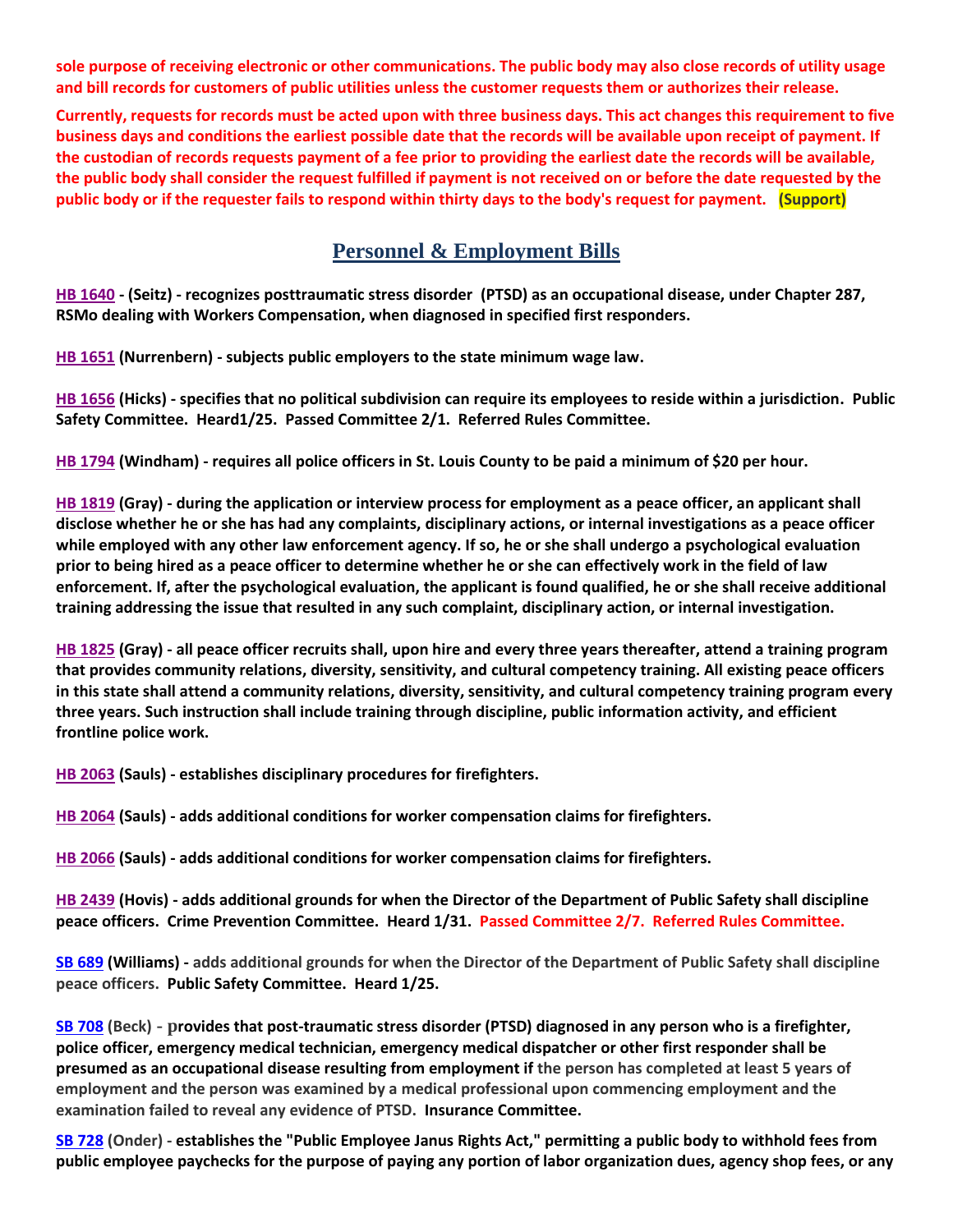**other fees paid to a labor organization only with the written, informed consent of the public employee. The act also requires the public employee's written, informed consent for labor organizations to use such fees or dues for political purposes. Any authorization required by this act may be in written or electronic form. Any authorization must be submitted to the public body employer before such fees may be withheld. Furthermore, the employer shall require clear and compelling evidence that the authorization was freely given. Any consent given by an employee may be revoked at any time. Failure to comply with these requirements on the part of an employer shall result in a fine of no more than \$500 per violation. General Laws Committee.**

**[SB 854](https://www.senate.mo.gov/22info/BTS_Web/Bill.aspx?SessionType=R&BillID=71259653) (Washington) - the POST Commission and the Attorney General shall each create and maintain a database that shall store public data related to officer misconduct. Each law enforcement agency shall submit individual officer data which shall be redacted of personal identifying information of the officer. Public Safety Committee.**

# **Public Safety Bills**

**[HB 1459](https://house.mo.gov/Bill.aspx?bill=HB1459&year=2022&code=R) (Brown) - repeals Section 21.750 in which the General Assembly preempts the entire field of firearms regulation. Political subdivisions will now be able to regulate firearms in any manner allowed by state and federal law and that is consistent with their police powers or charter.**

**[HB 1462](https://house.mo.gov/Bill.aspx?bill=HB1462&year=2022&code=R) (Schnelting) - allows a concealed carry permit holder to lawfully carry firearms on public transportation, as defined in the bill. Anyone with a permit may also carry a firearm while traveling by bus. General Laws Committee. Heard 1/31. Passed Committee 2/7. Referred Rules Committee.**

**[HB 1568](https://house.mo.gov/Bill.aspx?bill=HB1568&year=2022&code=R) (Sharp) - a person commits the offense of unlawful discharge of a firearm if that person, with criminal negligence, discharges a firearm within or into the limits of any municipality.**

**[HB 1582](https://house.mo.gov/Bill.aspx?bill=HB1582&year=2022&code=R) (Murphy) - prohibits tampering with multiple car doors.**

**[HB 1660](https://house.mo.gov/Bill.aspx?bill=HB1660&year=2022&code=R) (Hicks) - allows concealed carry permit holders to lawfully carry firearms on public transportation. "Public transportation system" is defined in the bill. In addition, this bill exempts persons transporting non-functioning or unloaded firearms on buses from the crimes prohibiting the possession of weapons on buses. General Laws Committee. Heard 1/31. Passed Committee 2/7. Referred Rules Committee.**

**[HB 1698](https://house.mo.gov/Bill.aspx?bill=HB1698&year=2022&code=R) (Baker) - allows firearms in churches and other places of worship with a concealed carry permit.**

**[HB 1731](https://house.mo.gov/Bill.aspx?bill=HB1731&year=2022&code=R) (Barnes) - establishes the offenses of harassment of a school or recreation athletic official and entry or remaining on site of a school or recreation athletic contest after being forbidden. (Support)**

**[HB 1759](https://house.mo.gov/Bill.aspx?bill=HB1759&year=2022&code=R) (Dogan) - requires law enforcement agencies to adopt written investigation policies for officer-involved deaths.**

**[HB 1780](https://house.mo.gov/Bill.aspx?bill=HB1780&year=2022&code=R) (Windham) - requires law enforcement officers to give persons under arrest forty-eight hours to arrange for their motor vehicle to be removed before authorizing a towing company to remove a motor vehicle.**

**[HB 1823](https://house.mo.gov/Bill.aspx?bill=HB1823&year=2022&code=R) (Gray) - requires law enforcement agencies to adopt written investigation policies for officer-involved deaths.**

**[HB 1865](https://house.mo.gov/Bill.aspx?bill=HB1865&year=2022&code=R) (Rowland) - a person commits the offense of unlawful discharge of a firearm if that person, with criminal negligence, discharges a firearm within or into the limits of any municipality.**

**[HB 1912](https://house.mo.gov/Bill.aspx?bill=HB1912&year=2022&code=R) (Schroer) - allows firearms in churches and other places of worship with a concealed carry permit.**

**[HB 1915](https://house.mo.gov/Bill.aspx?bill=HB1915&year=2022&code=R) (Schroer) - a person commits the offense of unlawful discharge of a firearm if that person, with criminal negligence, discharges a firearm within or into the limits of any municipality.**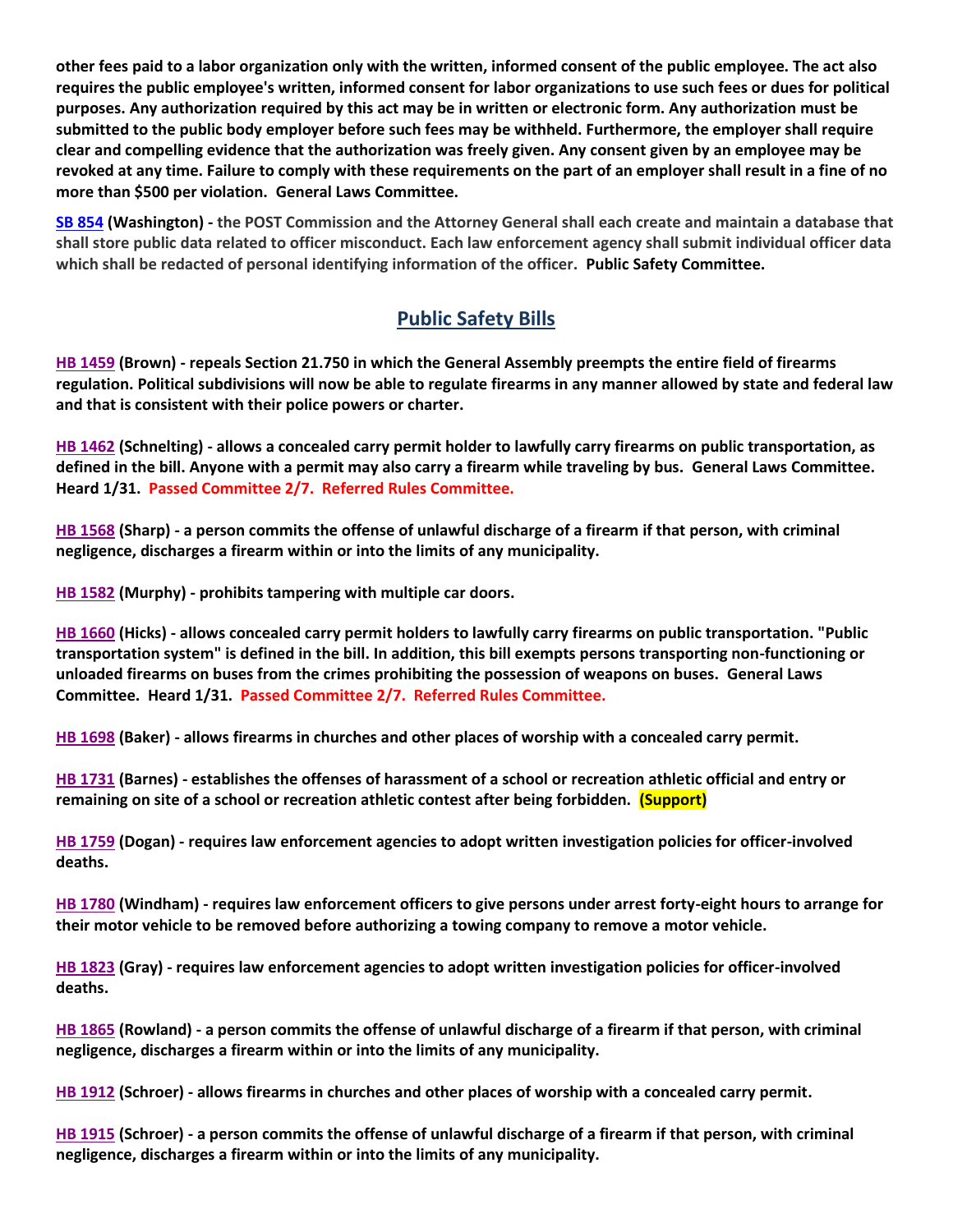**[HB 2154](https://house.mo.gov/Bill.aspx?bill=HB2154&year=2022&code=R) (Perkins) - the costs of installing a fire hydrant, excluding dry fire hydrants, within the city limits of an incorporated city shall be paid by the city. If a city cannot or does not pay for the installation of such a fire hydrant, the city shall not require the installation of any such fire hydrant. Public Safety Committee. Heard 1/25.**

**[HB 2422](https://house.mo.gov/Bill.aspx?bill=HB2422&year=2022&code=R) (Manlove) - prohibits carotid restraints, except under certain circumstances, and provides for peace officer dismissal and license revocation based on improper use of choke-holds and carotid restraints.**

**[HB 2432](https://house.mo.gov/Bill.aspx?bill=HB2432&year=2022&code=R) (Roden) - returns the control of the City of St. Louis Police Department back to the Board of Police Commissioners.**

**[HB 2442](https://www.house.mo.gov/Bill.aspx?bill=HB2442&year=2022&code=R) (Davis) - repeals provisions that prohibit someone with a valid concealed carry permit from carrying a concealed weapon in any meeting of the governing body of a unit of local government or the General Assembly. General Laws Committee.** 

**[HB 2671](https://www.house.mo.gov/Bill.aspx?bill=HB2671&year=2022&code=R) (Schroer) - returns the control of the City of St. Louis Police Department back to the Board of Police Commissioners.**

**[SB 752](https://www.senate.mo.gov/22info/BTS_Web/Bill.aspx?SessionType=R&BillID=71259697) (Burlision) - repeals provisions that prohibit someone with a valid concealed carry permit from carrying a concealed weapon in any meeting of the governing body of a unit of local government or the General Assembly. General Laws Committee. Heard 1/25.**

**[SB 795](https://www.senate.mo.gov/22info/BTS_Web/Bill.aspx?SessionType=R&BillID=71259650) (Washington) -modifies provisions relating to police use of force. Judiciary/Criminal Jurisprudence Committee.**

**[SB 804](https://www.senate.mo.gov/22info/BTS_Web/Bill.aspx?SessionType=R&BillID=71263286) (Onder) - a person carrying a concealed firearm who possesses a valid concealed carry permit or endorsement shall not be prohibited from accessing or using any public transportation system. The person may not be harassed or detained for carrying a concealed firearm on the property, vehicles, or conveyances owned, contracted, or leased by such systems that are accessible to the public. Additionally, an employee of the Bi-State Development Agency may carry a weapon into any facility or conveyance of the agency. General Laws Committee. Heard 1/25.**

**[SB 859](https://www.senate.mo.gov/22info/BTS_Web/Bill.aspx?SessionType=R&BillID=71259622) (Mosley) - creates police protection districts which shall be a political subdivision organized and empowered to supply protection to people and property from crimes and hazards, to render first aid for the purpose of saving lives, and to give assistance in the event of an accident or emergency. The police protection district must consist of contiguous tracts or parcels of property containing all or parts of one county and may include, in whole but not in part, any city, town, or village. Public Safety Committee.**

**[SB 1012](https://www.senate.mo.gov/22info/BTS_Web/Bill.aspx?SessionType=R&BillID=72392417) (Eigel) - returns St. Louis City police to state control under a board of commissioners appointed by the Governor.**

**[SB 1033](https://www.senate.mo.gov/22info/BTS_Web/Bill.aspx?SessionType=R&BillID=72748800) (Rizzo) - repeals provisions relating to law enforcement officers who enforce certain federal laws or who provide material aid to federal law enforcement officers.**

#### **Taxation & Revenue Bills**

**[HB 1583](https://house.mo.gov/Bill.aspx?bill=HB1583&year=2022&code=R) (Murphy) - if, prior to the expiration of a temporary levy increase, voters approve a subsequent levy increase, the new tax rate ceiling shall remain in effect only until such time as the temporary levy expires under the terms originally approved by a vote of the people, at which time the tax rate ceiling shall be decreased by the amount of the temporary levy increase. If, prior to the expiration of a temporary levy increase, voters of a political subdivision are asked to approve an additional, permanent increase to the political subdivision's tax rate ceiling, voters shall be submitted ballot language that clearly indicates that if the permanent levy increase is approved, the temporary levy shall be made permanent. Ways & Means Committee. Heard 1/12. Passed Committee 1/19. Referred Rules Committee. Passed Rules Committee 2/7.**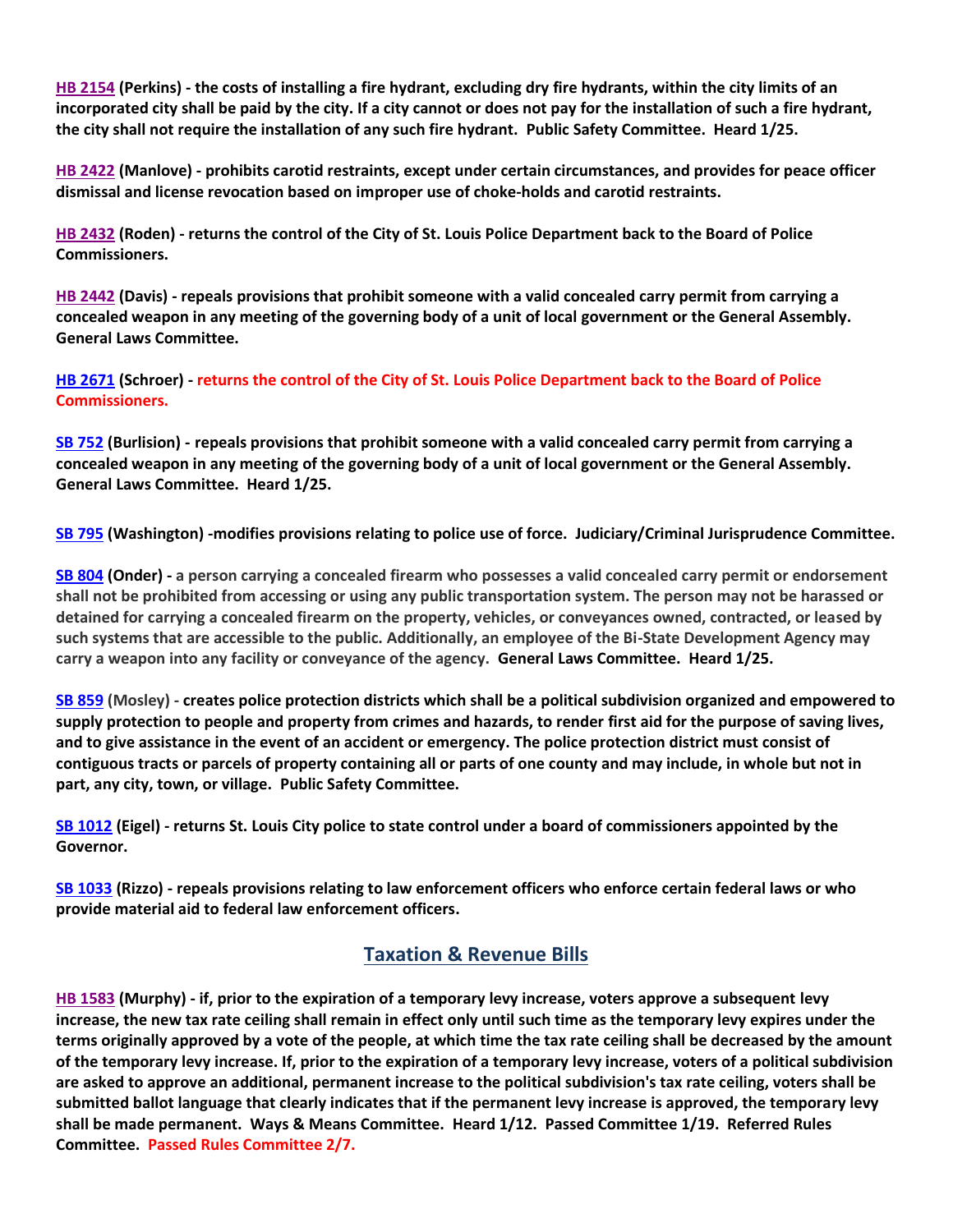**[HB 1733](https://house.mo.gov/Bill.aspx?bill=HB1733&year=2022&code=R) (O'Donnell) - Requires auto dealers to collect and remit sales tax on motor vehicle sales.**

**[HB 1740](https://house.mo.gov/Bill.aspx?bill=HB1740&year=2022&code=R) (Dogan) - prohibits telecommuting work from being subject to earnings taxes. Workforce Development Committee. Heard 2/7.**

**[HB 1779](https://house.mo.gov/Bill.aspx?bill=HB1779&year=2022&code=R) (Windham) - removes the state sales tax on any retail sales on food and imposes a tax on the transfer of every decedent's estate in the state that has a value of at least \$25,000.**

**[HB 2214](https://house.mo.gov/Bill.aspx?bill=HB2214&year=2022&code=R) (Hurlbert) - allows any municipality to levy up to 1/2 cent sales tax for public safety. Also allows any municipality with a fire department, municipality contracting for fire service or fire district to levy and additional 1/2 cent sales tax for fire service. All taxes must be approved by a 4/7 vote. The League has long opposed sales tax authority for County fire districts. Local Government Committee.**

**[HB 2220](https://house.mo.gov/Bill.aspx?bill=HB2220&year=2022&code=R) (Falkner) - relates to penalties for failure to file annual municipal finance reports. Penalties could include disincorporation. Local Government Committee. Hearing 2/17.**

**[HB 2467](https://house.mo.gov/Bill.aspx?bill=HB2467&year=2022&code=R) (Merideth) - any political subdivision may adopt an order, ordinance, or regulation increasing the tax levied on cigarettes and tobacco products within the boundaries of such political subdivision, subject to voter approval.**

**[HB 2530](https://www.house.mo.gov/Bill.aspx?bill=HB2530&year=2022&code=R) (Sauls) - exempts food from local sales tax. (Oppose)**

**[HB 2619](https://www.house.mo.gov/Bill.aspx?bill=HB2619&year=2022&code=R) (Railsback) - allows any municipality to levy a hotel tax of up to 5% per night for promoting tourism. Subject to voter approval. Tourism Committee. (Support)**

**[HJR 67](https://house.mo.gov/Bill.aspx?bill=HJR67&year=2022&code=R) (Ellebracht) - constitutional amendment to prevent the increase of assessments of residential, real property by more than 3% in any calendar year.**

**[HJR 90](https://house.mo.gov/Bill.aspx?bill=HJR90&year=2022&code=R) (Terry) - constitutional amendment to reduce property tax assessments on senior citizens and disabled persons by fifty percent.**

**[HJR 126](https://www.house.mo.gov/Bill.aspx?bill=HJR126&year=2022&code=R) (Pietzman) - constitutional amendment to phase in property tax exemption for senior citizens. (Oppose)**

**[SB 911](https://www.senate.mo.gov/22info/BTS_Web/Bill.aspx?SessionType=R&BillID=71259794) (Eigel) - for the 2022 and 2023 calendar years, this act requires each political subdivision to reduce its property tax levy such that the amount of tax revenue generated by such tax levy shall be reduced by an amount that is substantially equal to the total amount of funds received by such political subdivision pursuant to the American Rescue Plan Act of 2021 during such calendar years. Clearly violates federal law. (Oppose)**

**[SB 967](https://www.senate.mo.gov/22info/BTS_Web/Bill.aspx?SessionType=R&BillID=71406282) (Hough) - requires all motor vehicle dealers to apply to collect and remit sales tax on motor vehicles sold by such dealer.**

## **Transportation and Vehicle Bills**

**[HB 2007](https://house.mo.gov/Bill.aspx?bill=HB2007&year=2022&code=R) (Haffner) - currently, if a driver is charged with a moving violation and fails to dispose of the charges as ordered without good cause, the court informs the resident that it WILL instruct the Department of Revenue to suspend the defendant's driver's license until charges are properly disposed. Under this bill, the court will inform the defendant that it MAY instruct the Department of Revenue to suspend the defendant's license. Local Government Committee. Hearing 2/17.**

**[SB 782](https://www.senate.mo.gov/22info/BTS_Web/Bill.aspx?SessionType=R&BillID=71259873) (Moon) - repeals the gas tax increase. Transportation Committee. (Oppose)**

**[SB 811](https://www.senate.mo.gov/22info/BTS_Web/Bill.aspx?SessionType=R&BillID=71259692) (Eigel) - repeals the gas tax increase. Transportation Committee. (Oppose)**